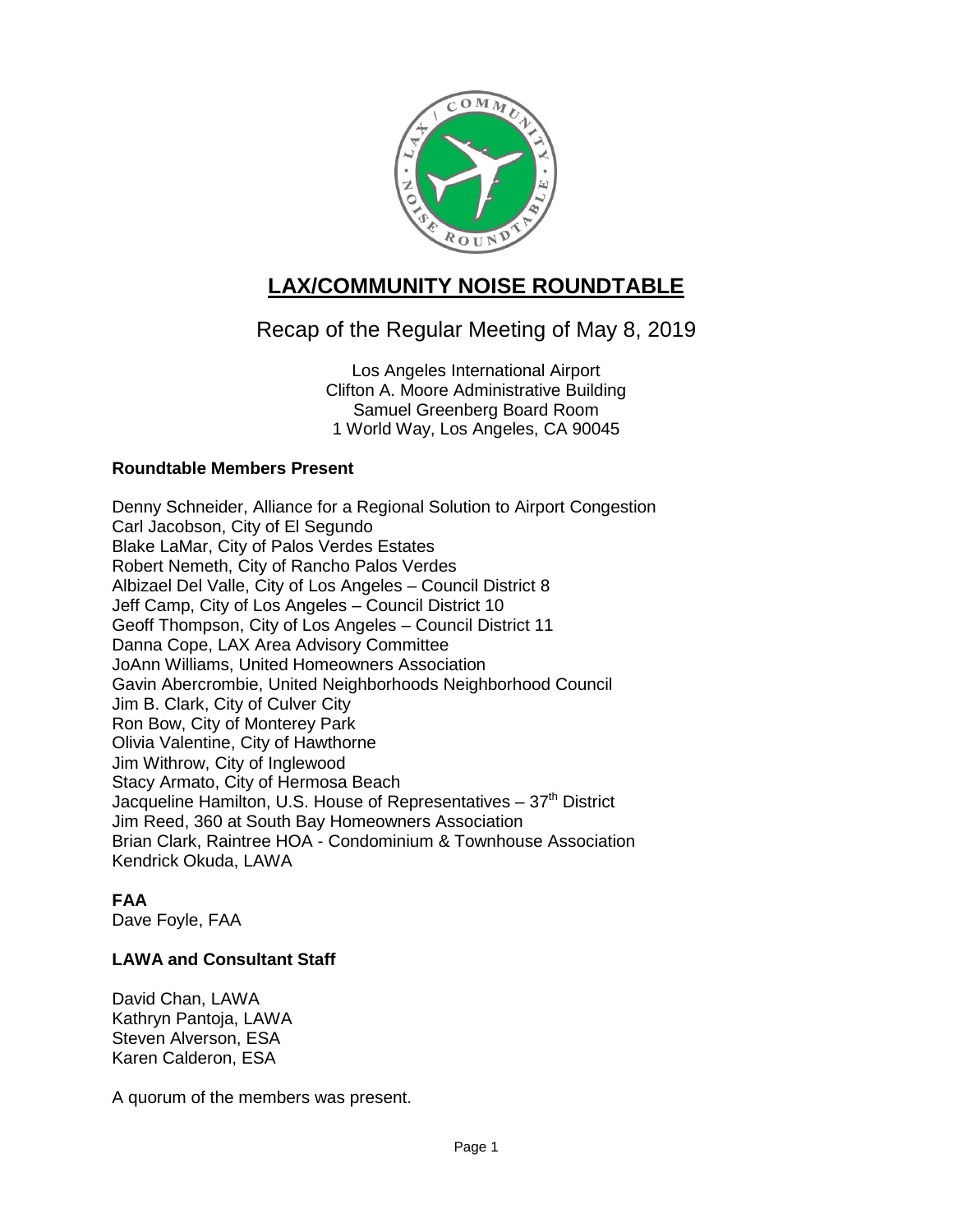#### **1. Welcome/Review of the Meeting Format**

Roundtable Facilitator Steve Alverson welcomed the members, and public and indicated his role was to ensure all participants stay on topic so that the meeting stays on schedule.

#### **2. Call to Order, Pledge of Allegiance, and Identification of Those Present**

Chairman Schneider called the meeting to order and asked Roundtable members to introduce themselves. Members then proceeded with the Pledge of Allegiance.

#### **3. Comments from the Public**

A resident from Woodland Hills commented on the increase in the frequency of aircraft noise events in her community, citing aircraft overflights at low altitudes every few minutes.

A community member expressed frustration with aircraft not abiding by the 6,000-foot minimum altitude levels at the GADDO waypoint and informed the FAA of the community's upcoming meeting with their mayor.

#### **4. Consider/Approve Membership Request from Alliance for a Regional Solution to Airport Congestion (ARSAC)**

Roundtable Executive Secretary, Mr. David Chan, asked the Roundtable to consider accepting the Alliance for a Regional Solution to Airport Congestion's (ARSAC) membership request as an at-large member of the Roundtable, with Denny Schneider as the representative and Robert Ackerman as the alternate. Member Cope's motion to approve the ARSAC membership request was seconded by Member Okuda and approved unanimously by the Roundtable.

#### **5. Air Traffic 101**

FAA representative, Mr. Dave Foyle, briefed the Roundtable on the basics of air traffic control including a step-by-step description of the air traffic control/pilot communications during different phases of flight. He also gave an overview of the air traffic in Southern California, the national airspace system, the air route traffic control centers, the effects of weather on flights, typical traffic flows, and the typical runway configurations for LAX.

Roundtable members asked questions regarding the number of air traffic controllers focusing on noise, over-ocean operations, and the direction of air traffic. Mr. Foyle noted that although there are no air traffic controllers that focus on noise, the FAA has other staff, including himself, which focus on noise issues. He noted the FAA is in the process of hiring a noise designee for the Western Pacific region. Mr. Foyle also noted that Over-Ocean Operations are used during the most noise-sensitive nighttime hours.

The complete presentation related to "Air Traffic 101" can be found on the Roundtable webpage at [http://www.lawa.org/LAXNoiseRoundTable.aspx.](http://www.lawa.org/LAXNoiseRoundTable.aspx)

#### **6. ATC Efforts on DAHJR Compliance**

Mr. Dave Foyle briefed the Roundtable on the FAA's efforts and challenges it is experiencing with requiring Southern California TRACON controllers navigating aircraft over the DAHJR waypoint at or above 6,000 feet MSL between 1 and 5 AM. He noted that one of the main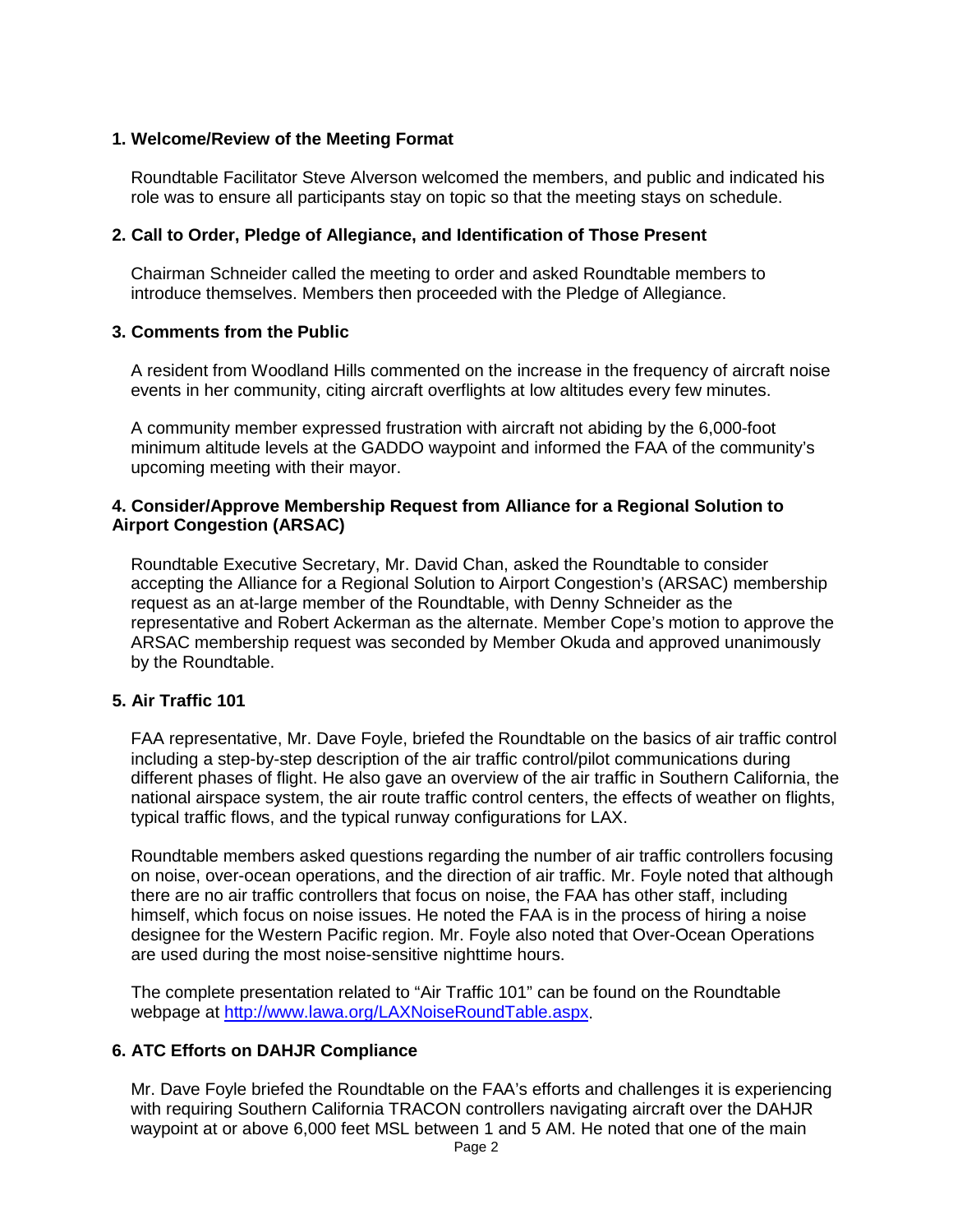challenges is that not every plane is equipped or has the flight crew trained to fly the Required Navigation Performance (RNP) procedure and indicated that the airport could assist with this issue by reaching out to the individual airlines. Mr. Chan noted that the Roundtable had reached out to the airlines in the past regarding this matter, but received only a few responses. Of those airlines that responded, they indicated that they are capable of flying RNP procedures.

Member Camp made a motion for the Roundtable to send a letter to the airlines to reiterate the Roundtable's request for airlines to equip their aircraft and certify their pilots to fly RNP approaches at LAX, and to follow up on the previous Roundtable request to assess the airlines' progress on RNP capability. The motion was seconded by Member Bow and unanimously passed by the Roundtable.

Member Hamilton asked if the FAA could identify which airlines needed to upgrade their equipment and train their staff so that pressure could be targeted to those specific airlines. Mr. Foyle said he would see who in the FAA has that information and bring it back to the Roundtable.

Member LaMar suggested that the FAA should consider including identification on the radar screens to indicate which aircraft and crews are certified to fly RNP approaches at LAX, so that air traffic controllers will know in advance which aircraft can fly the RNP approach on the North Downwind Arrival.

The complete presentation related to "ATC Efforts on DAHJR Compliance" can be found on the Roundtable webpage at [http://www.lawa.org/LAXNoiseRoundTable.aspx.](http://www.lawa.org/LAXNoiseRoundTable.aspx)

## **7. Report from LAX Metroplex/Wide Area Ad Hoc Committee**

The Chair of the Metroplex Ad Hoc Committee, Member Thompson, briefed the Roundtable on altitude data trends for the DAHJR and GADDO waypoints. He noted that the monthly data from September 2018 to March 2019 for the DAHJR waypoint showed a similar percentage of flights flying at or below 5,700 feet MSL (representing the 6,000-foot minimum altitude at DAHJR with a +/- 300-foot variation). He noted, however, the March and April 2019 data showed a decrease of flights flying at or below 5,000 feet MSL reflecting the FAA's commitment in assigning a minimum altitude of 6,000 feet MSL at DAHJR to all North Downwind Arrivals between 1 AM and 5 AM during Westerly Operations. The monthly data from September 2018 to March 2019 for the GADDO waypoint showed a greater percentage of flights flying at or below 5,700 feet MSL compared to DAHJR, because it is farther along the arrival flight path.

Member Thompson also noted that he had received a proposal from CA Quiet Skies to increase the altitude at the GADDO waypoint to 10,000 feet MSL. He indicated that increasing the altitude at GADDO to 10,000 feet MSL would increase noise in communities east of Culver City including Monterey Park and other areas. He noted that the Roundtable has a commitment within its Bylaws to not shift noise from one community to another. Therefore, he noted that as a preliminary response, the Roundtable cannot take action on this proposal at this time. He added that he is open to continue the dialogue with CA Quiet Skies regarding this issue.

On a separate note, he recommended that the Roundtable approve sending a letter to the FAA requesting moving the JUUSE waypoint farther offshore as a way to reduce noise for coastal communities located near this waypoint. He noted that the JUUSE waypoint is located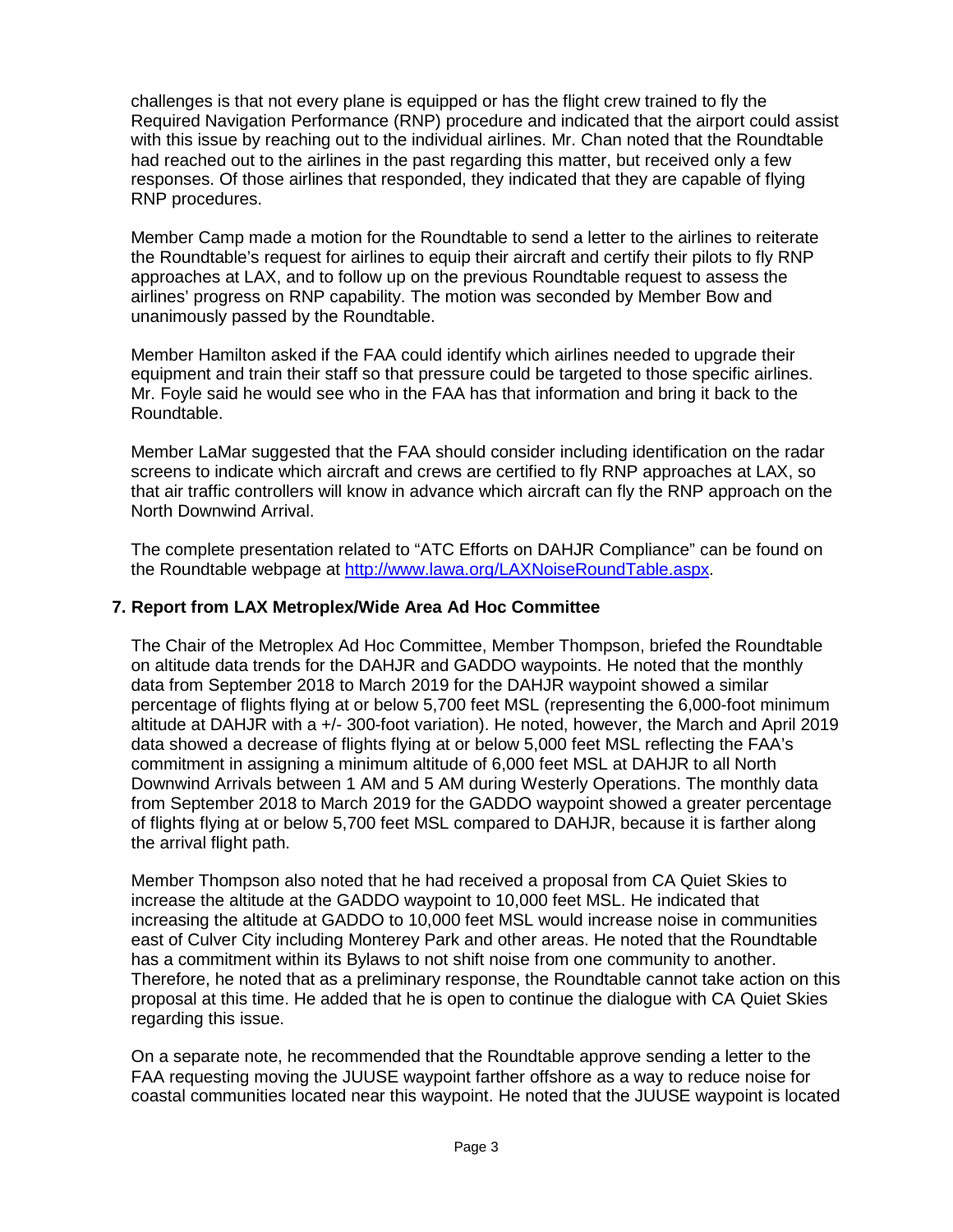offshore and that the proposal to relocate this waypoint would not shift noise from one community to another.

Member Thompson made a motion for the Roundtable Chair to send a letter to the FAA, requesting it move the JUUSE waypoint farther south. The motion was seconded by Member Camp and was passed unanimously by the Roundtable.

The complete presentation related to the LAX Metroplex/Wide Area Ad Hoc Committee can be found on the Roundtable webpage at [http://www.lawa.org/LAXNoiseRoundTable.aspx.](http://www.lawa.org/LAXNoiseRoundTable.aspx)

#### **8. Report from By-laws Ad Hoc Committee**

Vice-Chair Jacobson informed the Roundtable of the work performed by the By-laws Ad Hoc Committee to recommend amendments to the By-laws to clarify definitions, create a second Vice-Chair position, strengthen membership attendance and quorum criteria, and include editorial changes.

Members discussed the proposed changes to the By-laws and suggested some additional edits for clarification. Member Jacobson made a motion to approve the proposed changes to the By-laws as recommended by the By-laws Ad Hoc Committee and as amended by the Roundtable members during the meeting. The motion was seconded by Member Valentine, and was unanimously passed by the Roundtable.

## **9. Report from Administrative Support Ad Hoc Committee**

Member Clark noted that the Chair of the Administrative Support Ad Hoc Committee, Member Eriksson, was working to see how the Roundtable can handle the receipt and exchange of funds to contract with its own consultant to provide technical expertise.

#### **10. Briefing on UC Davis Noise Symposium**

Chairman Schneider and Member Withrow briefly discussed some of the topics that were covered at the UC Davis Noise Symposium and provided a summary for the members to reference. Member Camp requested an electronic copy of the summary be distributed to members.

#### **11. Roundtable Member Discussion**

Member Nemeth noted that overflights of the Palos Verdes Peninsula have been increasing in recent months.

Member Reed inquired about the letter that the 360 at South Bay HOA submitted to LAWA regarding the noise study. Member Okuda indicated that LAWA plans to provide a response in about 2 weeks.

Mr. Alverson noted that there will likely be an increase in extended north downwind overflights due to poor visibility resulting from the typical May and June weather in the Los Angeles Basin known as the "May Gray" and "June Gloom." Mr. Alverson noted that when pilots cannot see the airport and/or other aircraft, they must follow Air Traffic Control's instructions, which may cause aircraft to travel farther east on the north downwind and fly over Monterey Park and areas east of there.